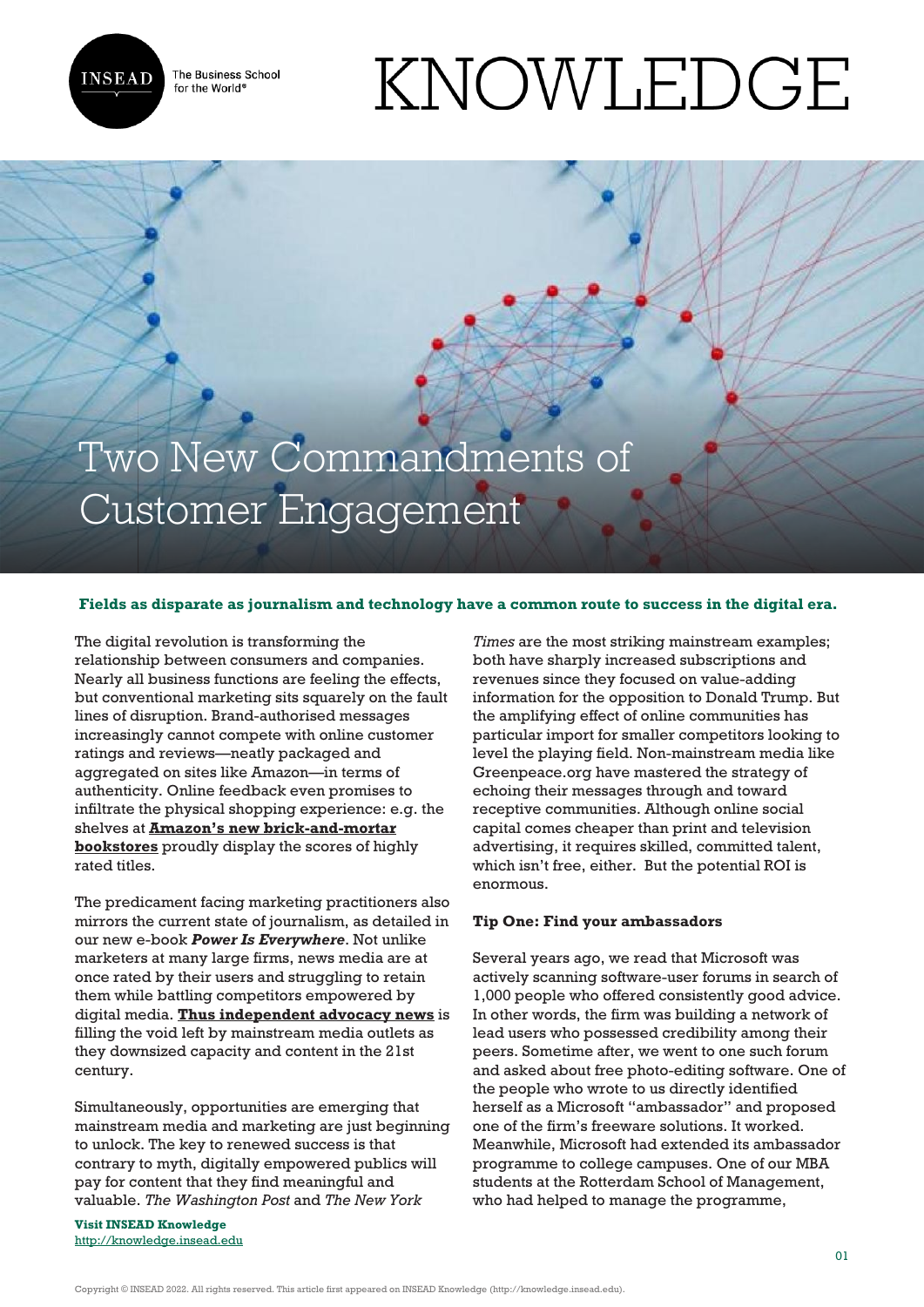explained to us the perks for participants. These included priority access to new software, meetings with company executives and developers, as well as training in useful career skills. Microsoft benefited hugely. When it began that programme, it was one of the most hated firms in the world. (Around then we did a search for the term "I hate Microsoft" and it turned up 33 million hits. Bill Gates once literally wept for his public image at a high-level company meeting.)

The company seems noticeably less despised now. One reason is that its ambassadors solved a great many customer problems, as they did for us. A second reason is that when the ambassadors couldn't solve a problem, they informed the firm, which often committed resources to solving it. Microsoft's recent acquisition of the online community platform LinkedIn will take this strategy much further.

Media firms that adopt similar strategies – identifying committed users, engaging them in the firm's mission and treating them like partners, not instruments – have a far better chance of thriving. **[DeCorrespondent.nl](https://decorrespondent.nl/home)** is one of the first online news media to develop its own engagement platform. And in the U.S., **[Hearken](https://www.wearehearken.com/)** is emerging as a leader with offthe-shelf platform solutions.

## **Tip Two: Help the believers promote you**

User communities can help under-recognised and under-capitalised companies get their due in the marketplace. This "equaliser" effect helped the U.S.-based guitar maker, Reverend Musical Instruments, succeed in the 2000s despite competing with iconic brands Fender and Gibson.

From the outset, founder Joe Naylor embraced the burgeoning community of online guitar enthusiasts, often jumping into website forums to help visitors resolve their guitar-related issues. He made no excuses about wanting to stoke their curiosity about his own products, and because his advice was expert and generous, he was accepted on those terms. One forum user said Naylor's attempts to seem "fast, friendly and concerned" were "only natural" considering that "he wants the right things said about his product".

Naylor's self-described "PR move" in the guitar forums evolved in another direction when anarchic price cuts began to destabilise Reverend's distribution network. Rather than continuing to rely on underperforming dealer relationships, Reverend opted to sell direct to consumers. Temporarily, the **[company website](http://reverendguitars.com/)** became its one-and-only sales platform. Primed by years of forum experience, Naylor turned the firm's website into a community centre. The forum's members, nearly all Reverend

owners, became Naylor's customer relations force as they answered newcomers' questions and recounted their own experiences with the firm and its products. More than one new user jokingly referred to the forum regulars as a "cult", but their enthusiasm aroused interest. Meanwhile, Naylor offered sale terms, including a zero-risk returns policy that encouraged new buyers to try out guitars they could not find locally.

The user base carried Reverend through a delicate period of transition, wherein production shifted from the suburbs of Detroit to an overseas plant. Members posted positive reviews on websites frequented by guitar players, attesting that Reverend's product quality had not been sacrificed in the offshoring process.

By analysing the auction prices of secondhand guitars on eBay, and crossing them with customer reviews from popular guitar forums, we found that Reverend's user base, its only promotional asset, fully compensated for its brand recognition deficit. Reverend averted crisis with the support of its users, and its instruments are now widely recognised as among the best values in the industry.

What transforms users into promoters and salespeople? This shift happens when they want you to stay in business, because you're giving them essential value. Thus **[High Country News](https://www.hcn.org/)** (HCN), an environmentalist magazine "for those who love the American West", built a community that needed nonpolitical, expert news about how to defend that environment. HCN ran into financial trouble early on and was saved by its users, who volunteered capital to save the magazine. As it grew, HCN kept those users at its core – an attitude symbolised by an opendoor policy of office tours for visitors.

### **News is also a service**

Reverend and Microsoft's style of consumer engagement focuses on solving users' problems – helping them save money and even more important, time. Many of their exchanges are minute, but users visibly remember them. Media firms are no different from others in that regard. Journalists do not only create value by providing a product called information. They, too, are in the business of improving their users' lives. When they do that, the users come back – to say thanks, to learn more, to contribute. This is where we're going, and we can be glad for the path.

*This post is based on the book* Power Is Everywhere: How stakeholder-driven media build the future of watchdog news*, which is available for free download.*

*[Mark Lee Hunter](http://knowledge.insead.edu/users/markhunter) is an Adjunct Professor and Senior*

**Visit INSEAD Knowledge** <http://knowledge.insead.edu>

Copyright © INSEAD 2022. All rights reserved. This article first appeared on INSEAD Knowledge (http://knowledge.insead.edu).